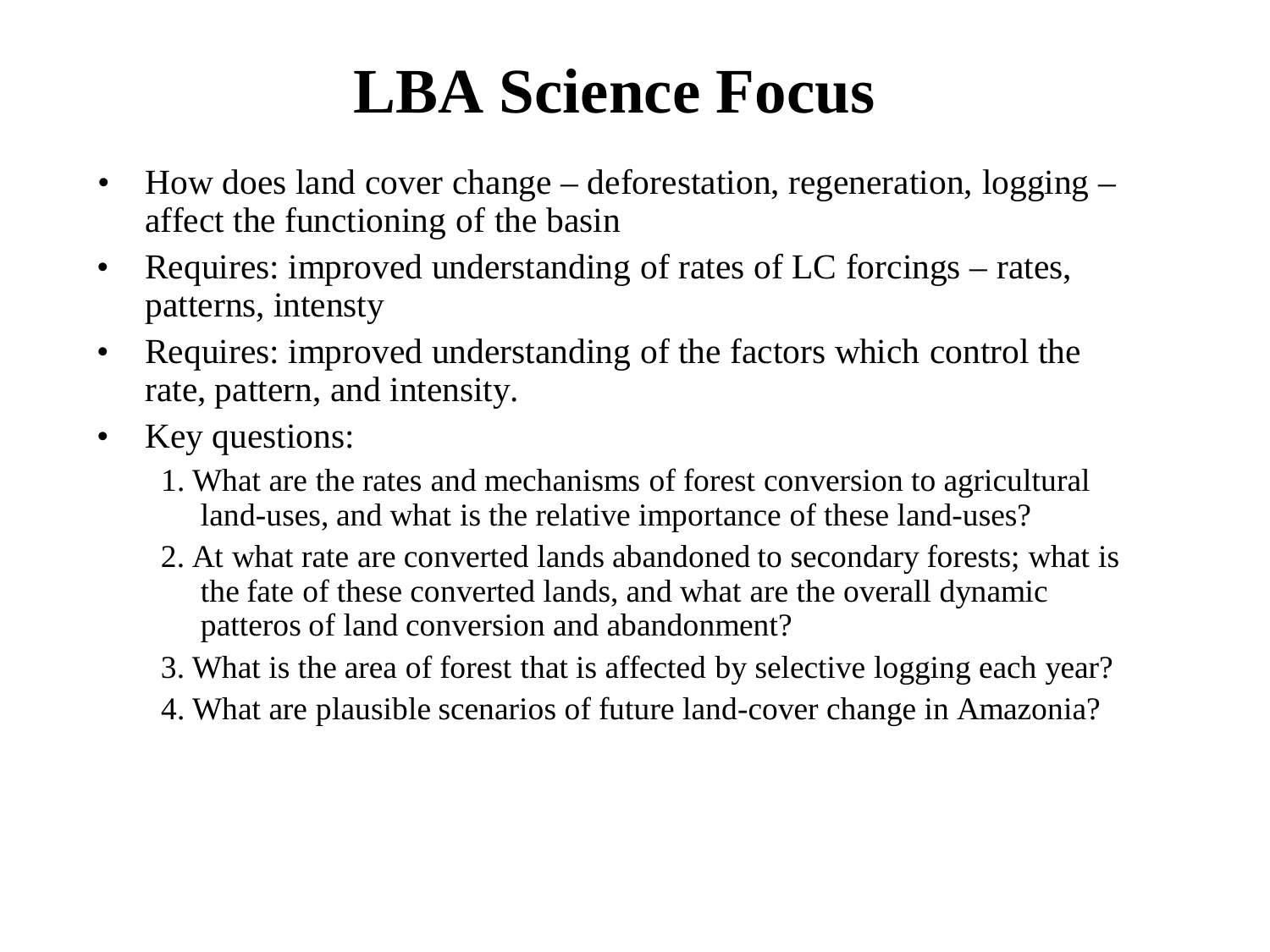### **Focus for Activities**

- Land Cover and Land-Use Change research conducted in LBA is aimed at emphasizing the following issues:
	- linking the spatial and temporal dynamics of patterns of land-cover change with the analysis of the of the underlying proximate, intermediate, and ultimate deterinants of land-use change;
	- developing new diagnostic and prognostic models of land-cover and land-use change with direct coupling to feedbacks from biophysical processes provided by other components of LBAresearch;
	- developing an improved understanding of spatial and temporal scaling, from the farmer to the basin scales; and
	- developing analysis defined in the IGBP/IHDP LUCC Sciencie Plan for the first two points, leading to regional integrated development of systems models.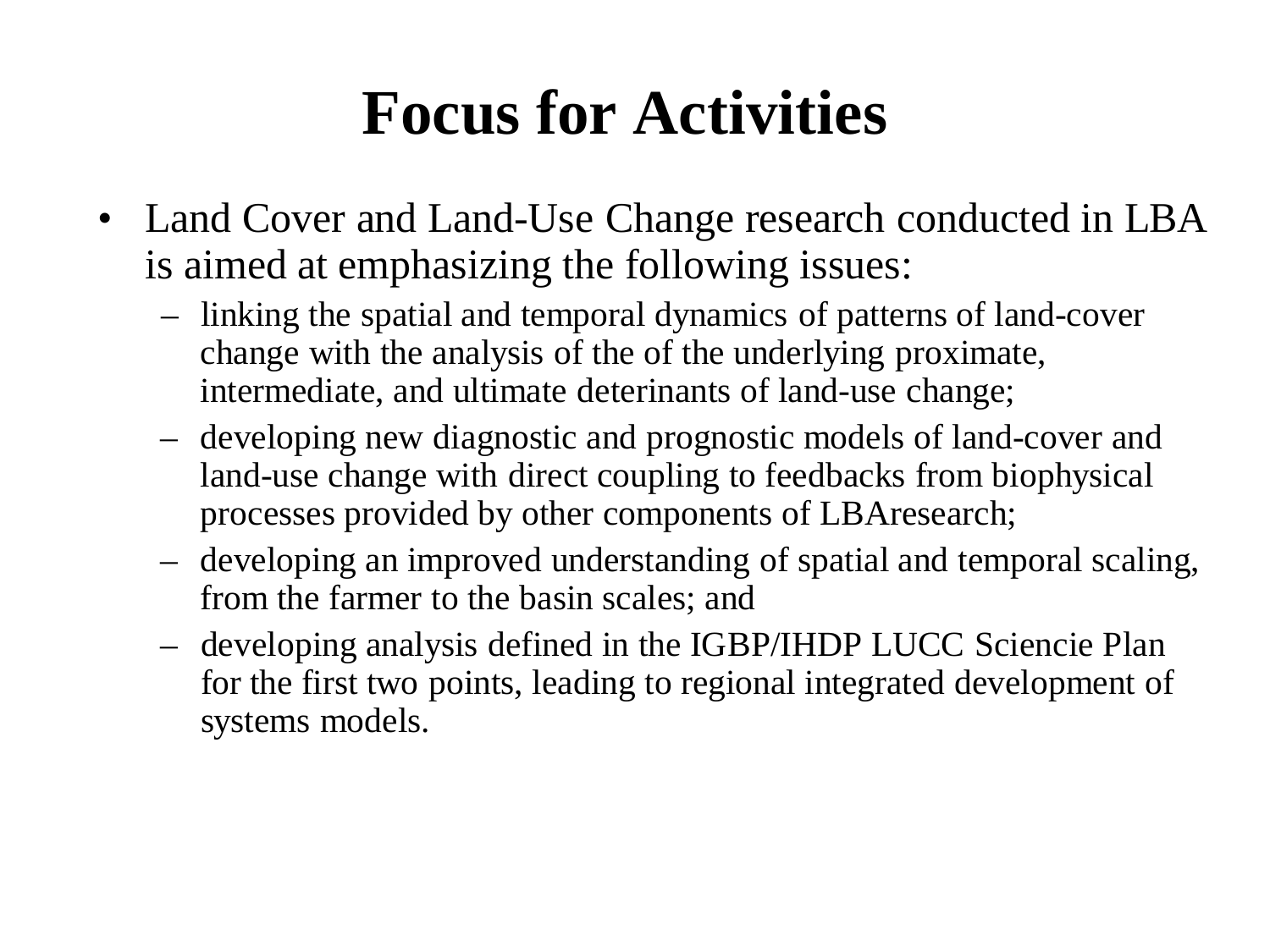## **Activities continued**

- Research activities are including:
	- measurements of land-cover change and its spatial pattern at less than 100 m resolution over the whole basin using synoptic satellite measurements of deforestation and secondary growth;
	- Improved measurement of land cover biophsyical characteristics, such as through continuous fields – cf. fractional cover
	- establishments of a suite of site-specific  $(\sim 100 \times 100 \text{ km})$  multi-temporal (annual) satellite analyses of land-cover change transition dynamics to define the transition probabilities and analyses of dynamics of secondary growth turnover;
	- Amazônia-wide coupling of sociodemographic (including migration), agricultural, and econometric data at the municipio level for a suite of specific variables in order to develop land-use change models;
	- field-based analyses of the decision-making processes for farmers and other land managers, using established techniques in community survey;
	- analyses of the spatial pattern and geometry of land-cover changes, which provide information on landscape patchniness and fragmentation,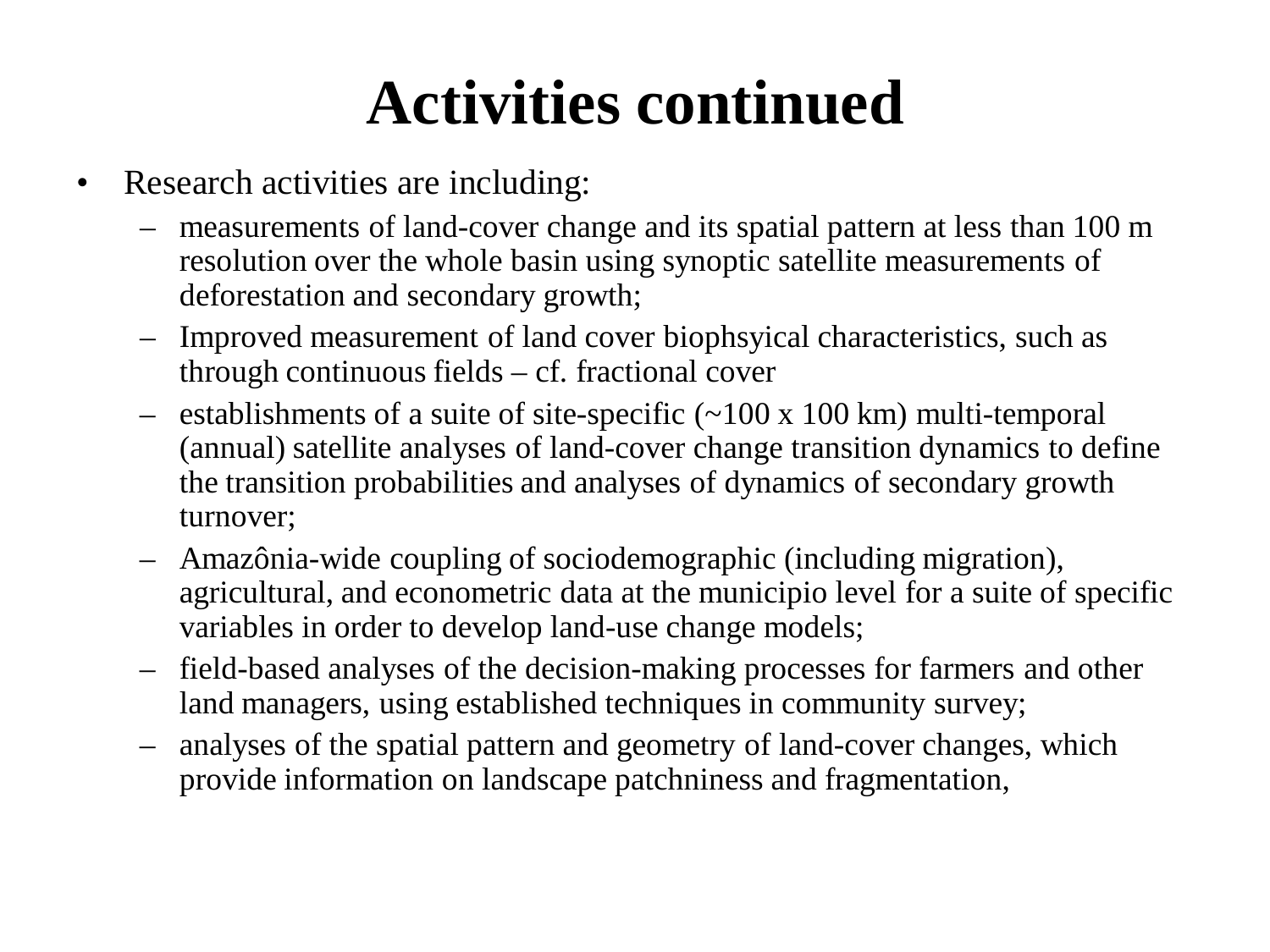# **Monitoring LCLUC**

- Dynamics of LCLUC using multi-temporal datasets at specific locations
	- Time series of changes at fine spatial and temporal scales
	- Evaluation of rates of LC transititions, and retention times in classes
- Basin-wide estimates of changes in cover across the full range of LC change: deforestation to degradation
	- Deforestation, regeneration, selective logging
- Basin-wide understanding of synergies between classes of land use/cover change
	- Fire as a function of other land uses and its spatial effects
	- Deforestation associated with infrastructure development
	- Fragmentation
- Land cover as continuous fields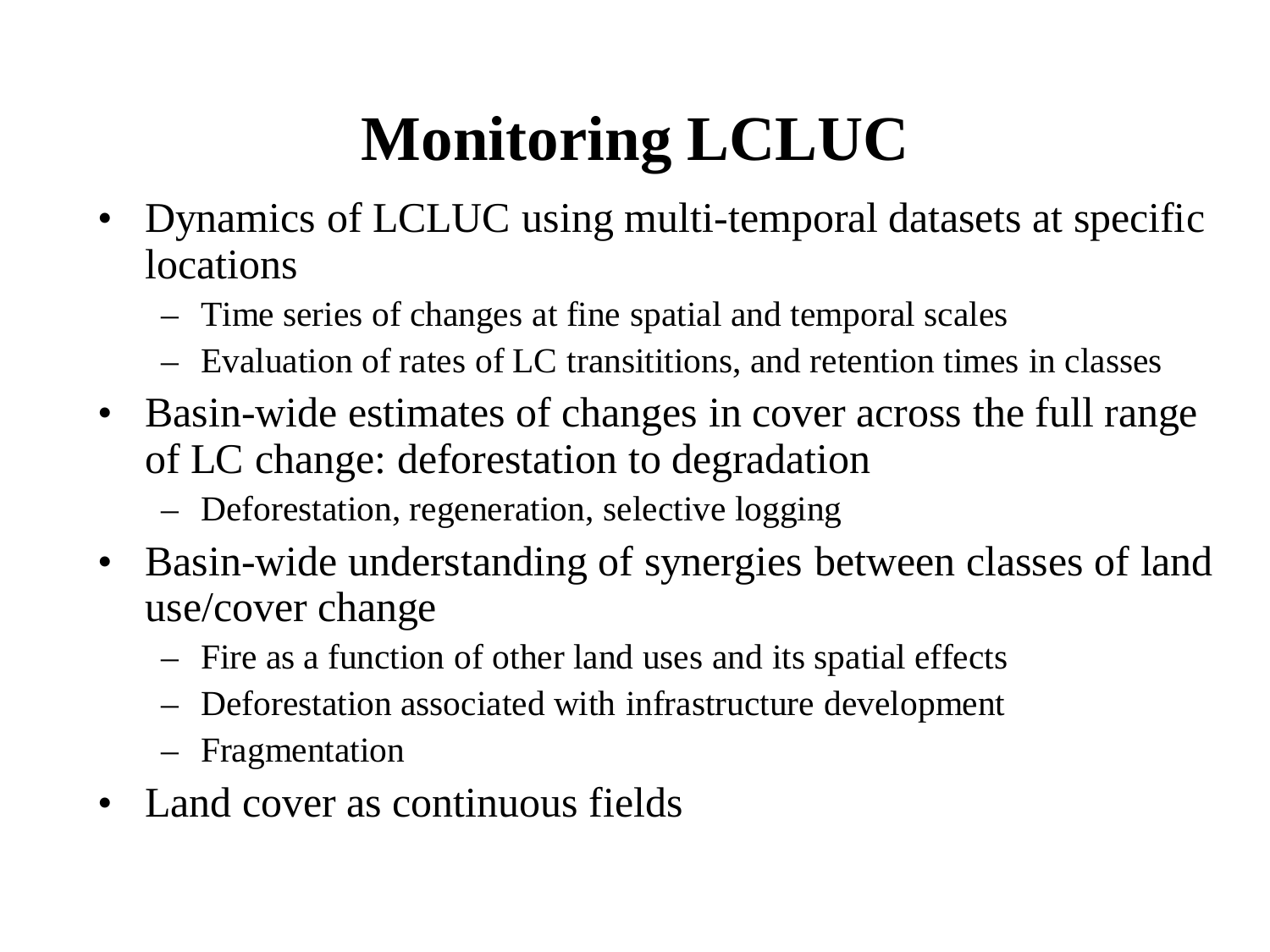# **Case Studies of LCLUC**

- Several projects are looking at household level dynamics of land use change
	- Decision making at the household level
	- Relationship to cropping systems
	- Expansion of the area of deforestation over time
- Others are looking at regional scale dynamics in key locations of the Amazon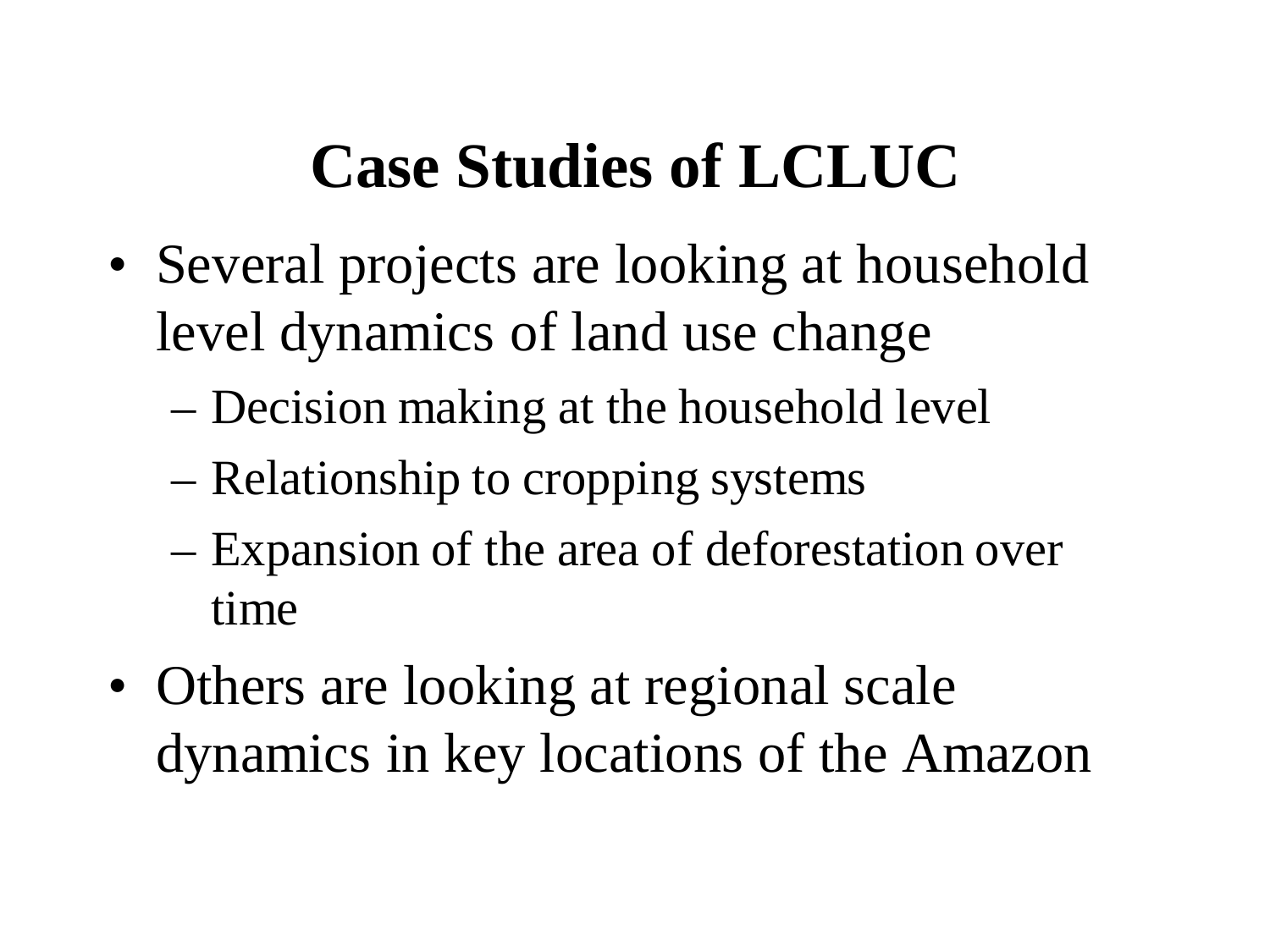# **Modeling**

- Case study diagnostic models at fine scales
	- level of household
	- Level of parcel
- Basin wide prognostic models
	- Level of basin using district data
- Merging of remote sensing with in-situ and census data
- Econometric, behavioral, empirical-spatial approaches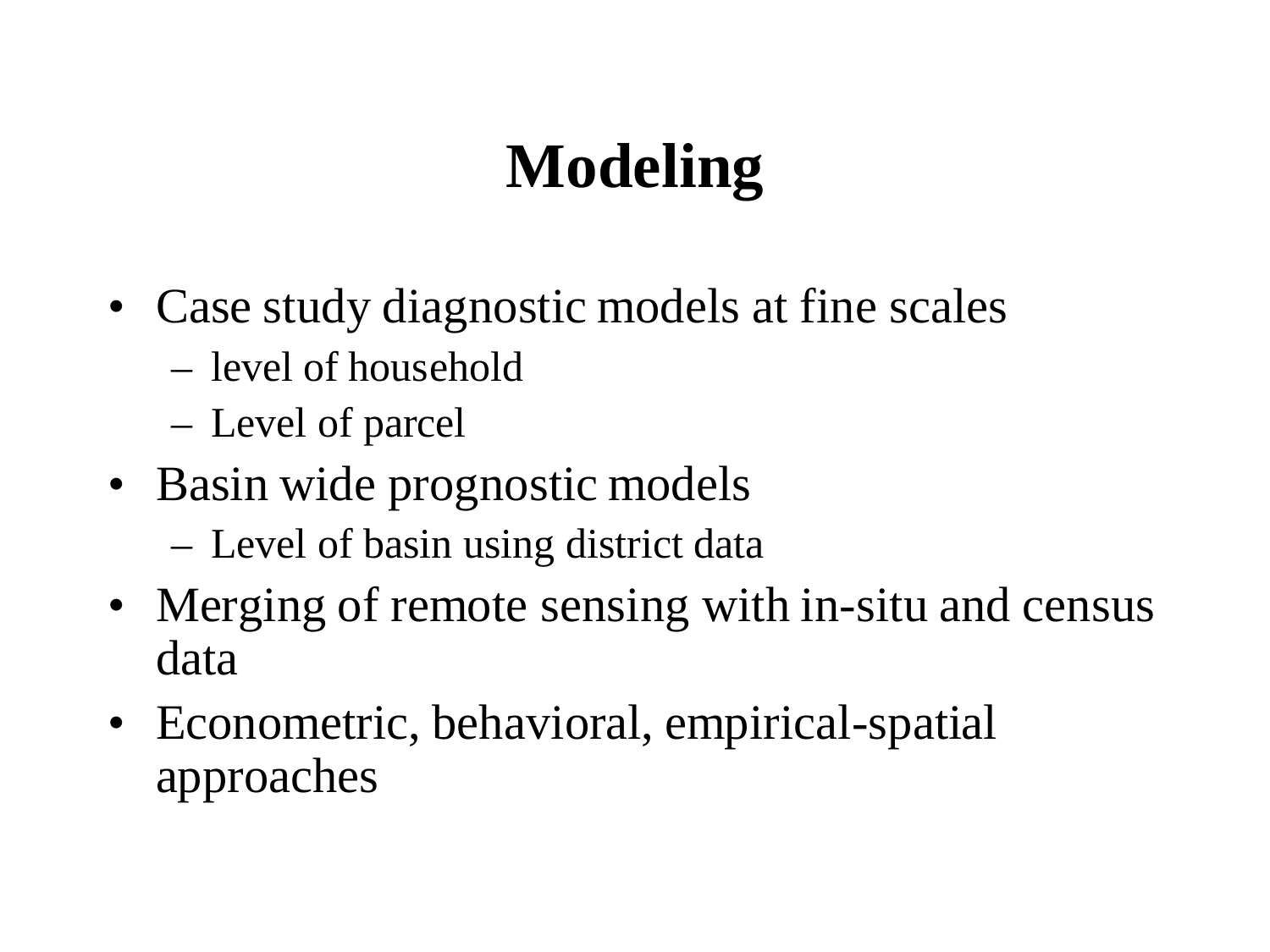#### **Data Systems**

- Collaboration through LBA-DIS to provide datasets to the user community
- NASA Commercial data buy
- Collaboration with the ESIP Federation to provide data and information services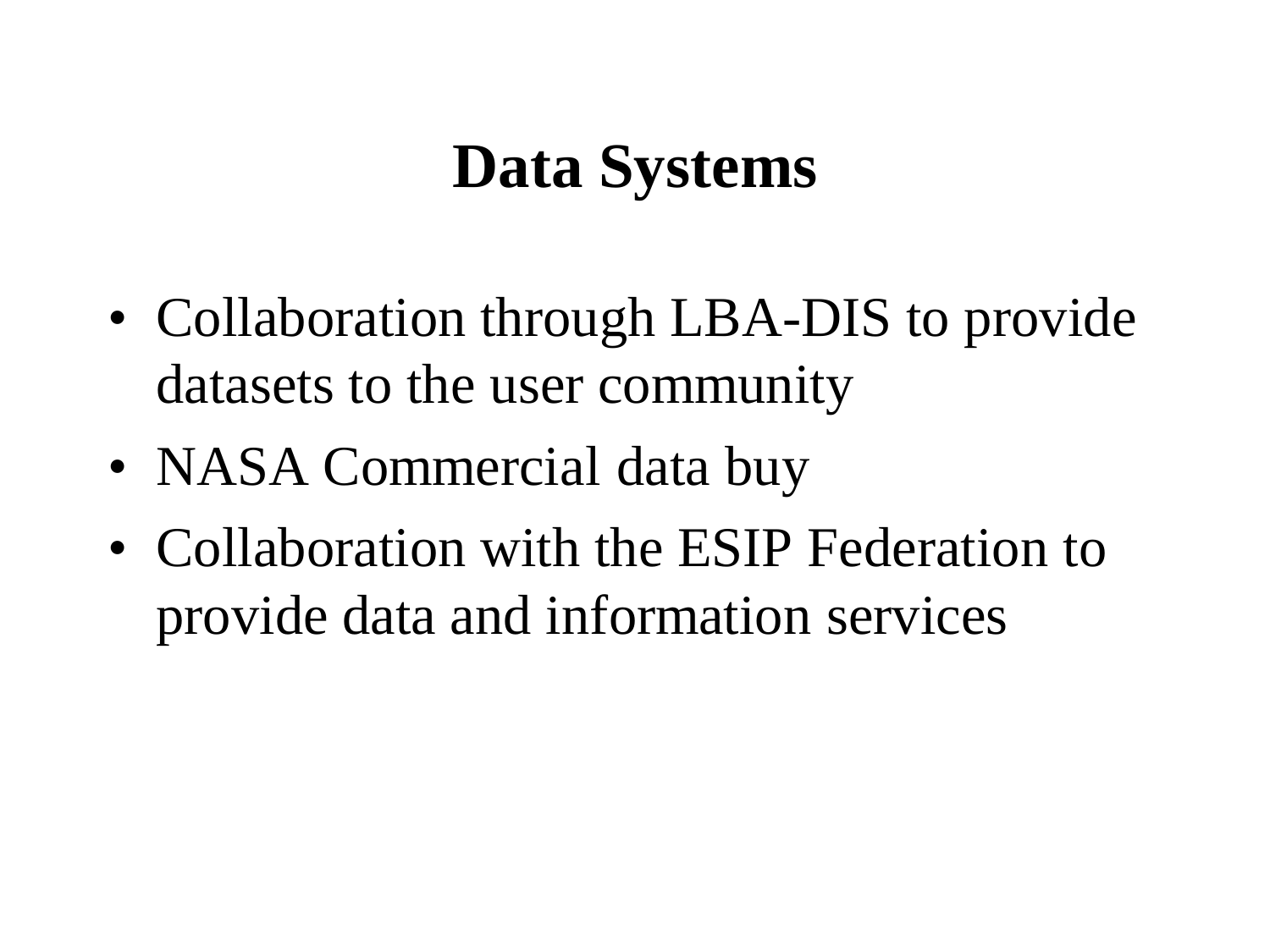### **What I think we know**

- Quantitative measures of land cover transformation, for e.g.
	- The rate of deforestation and its spatial extent
	- The persistence and fate of cleared areas
	- The rate of logging and its spatial extent
	- The persistence and fate of logged areas
	- Secondary growth magnitude
	- Fragmentation and its patterns
- A good understanding of the dynamics and controls on these transformations, for e.g.
	- Household level factors which explain deforestation event magnitude, and rates over time
	- Some community level understanding
	- Synergy between agents of land cover transformation
	- Prognostic models from several fronts converging on similar results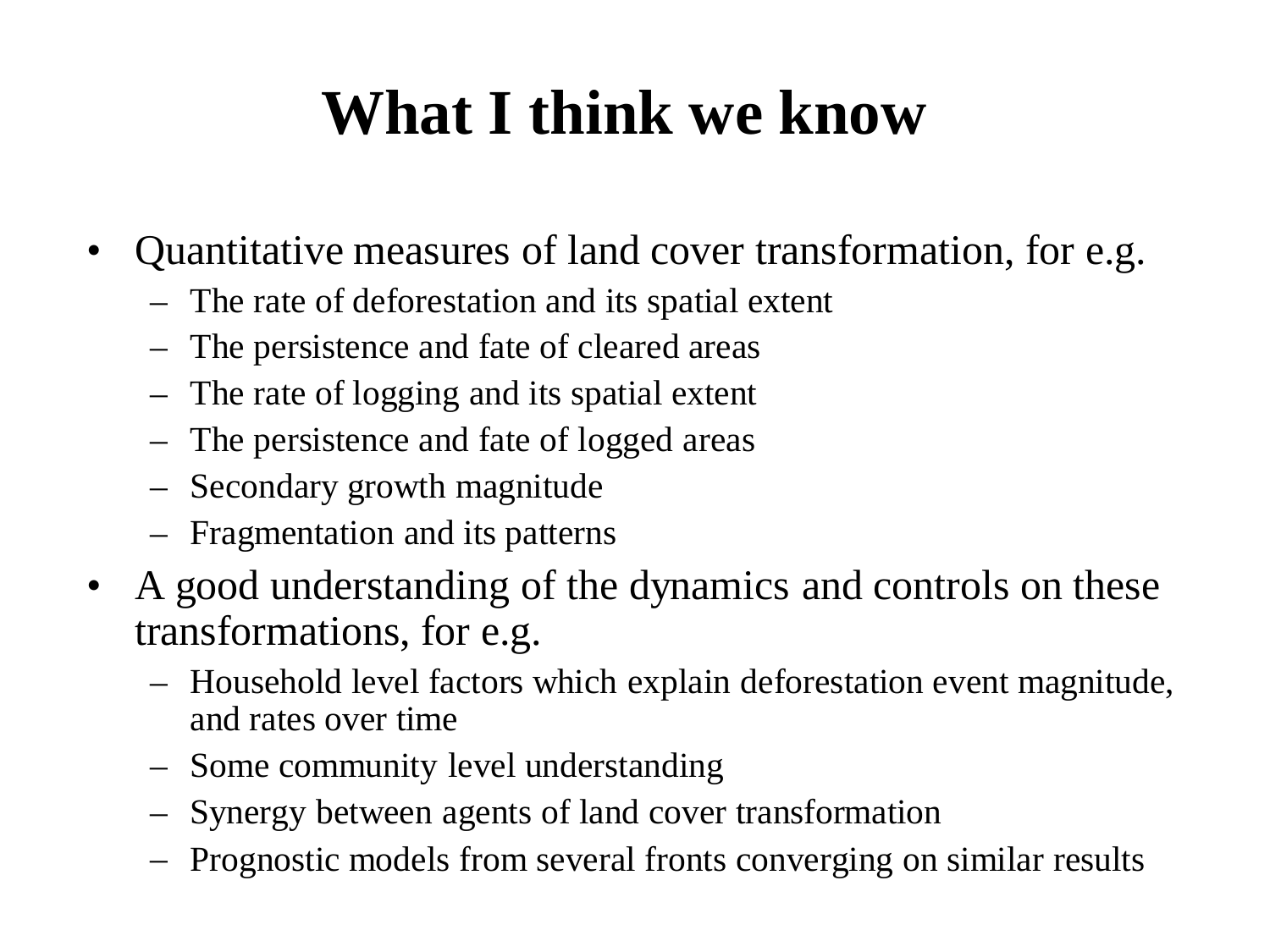### **What I think we don't know**

- We do not know how various agents interact and what controls catalyze or diminish the interaction
- We do not yet know what controls basin wide variations in rates – ie cohort vs. period effects
- We do not know how LUCC controls experience feedback from ecosystem responses to disturbances
- We do not as yet have a comprehensive dynamic LUCC model, which could be applied basin wide, yet at fine scales at which they occurr
- Some critical measurement-related factors still under-determined (e.g. is fire important)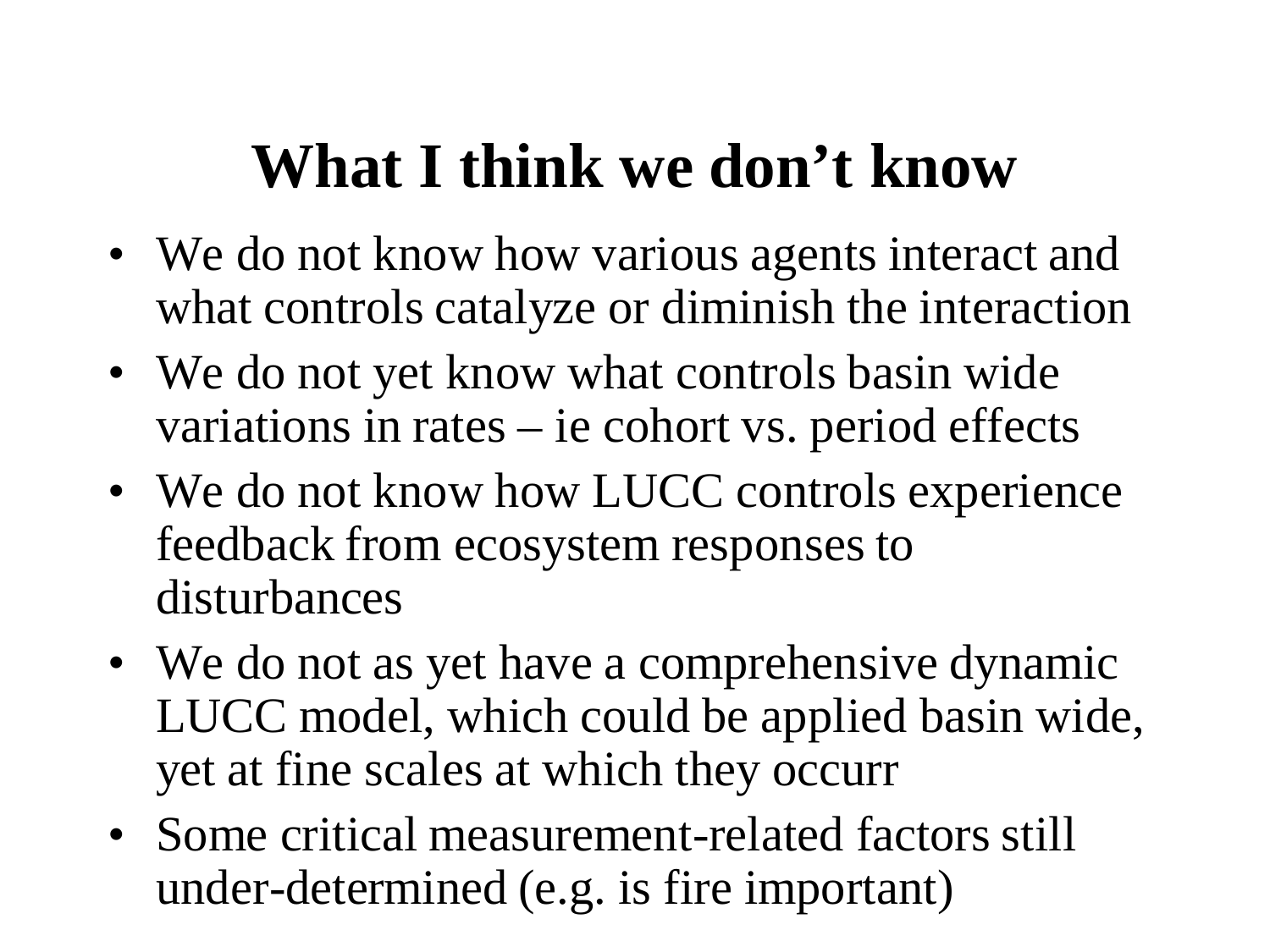# **Some directions?**

- **Do temporal dynamics of the aggregate forcing function of forest cover change emerges from the coincident timing of different agents.**
- **Do legacy effects and hysteresis dampen external forcing and exogenous factors – ie cohort vs. period effects.**
- **Does diffusion mechanics and Path Dependency establish a spatial footprint on the regional landscape over time.**
- **How does the synergy between multiple agents of land transformation and their spatial topology work.**
- **Does change in density within forests and fragmentation result from multiple forms of agency and the spatial articulation and topology of land uses in the landscape.**
- **Does change in the size class distribution of clearings changes determine the aggregate deforestation rate.**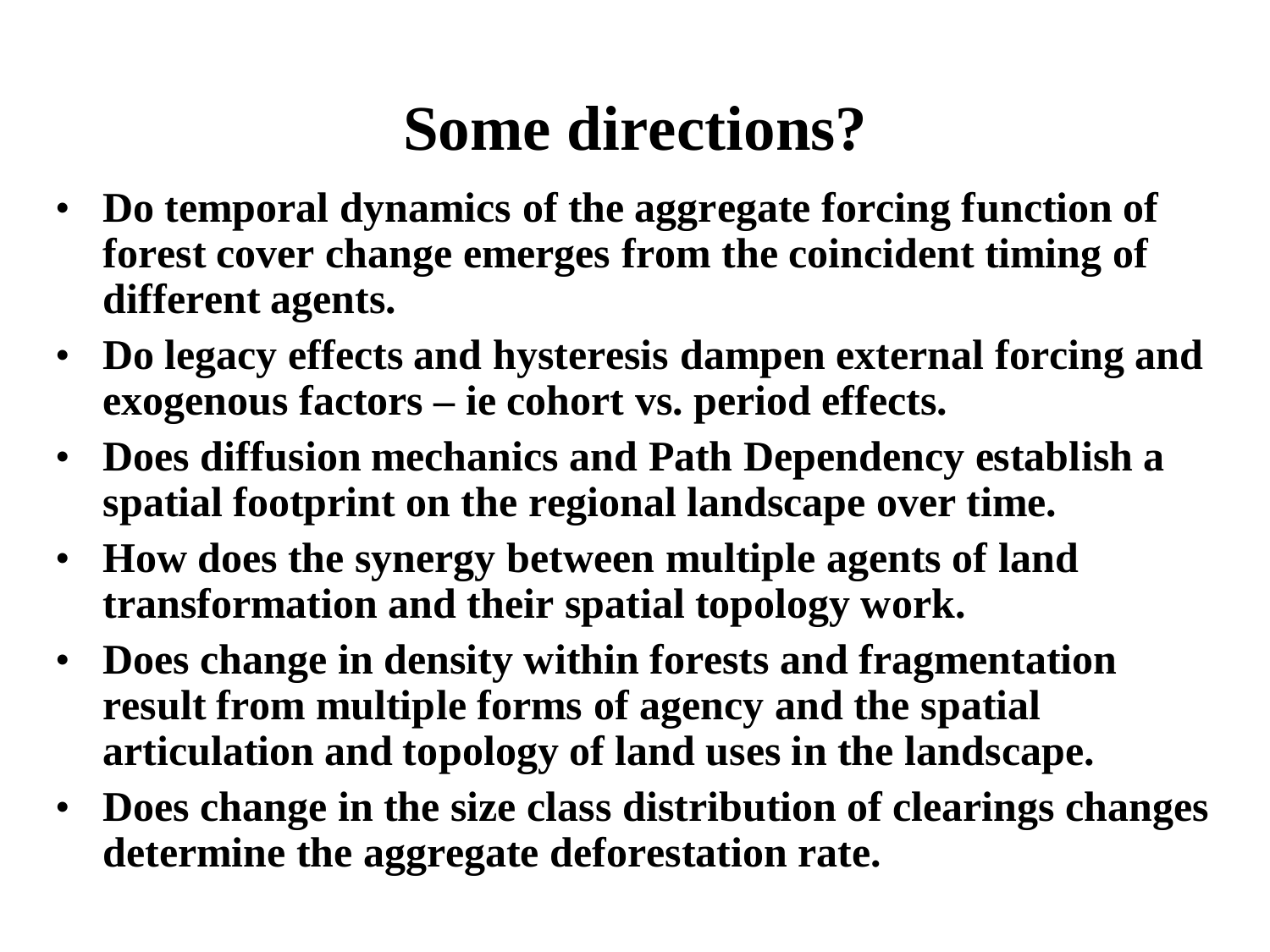# **Emerging issues**

- *"We witnessed some excellent examples of land cover modeling based on socioeconomic drivers, and some excellent examples of land cover mapping. However, we were not able to see how an understanding and possible predictive capability for drivers of climate change were going to be connected with the land cover mapping for extensive prediction over the project domain"*
- *"With regard to landuse change modeling, we wondered whether they are being developed at the right scale, or whether there also should be some development of models with highly aggregated variables over large areas.*
- **In sum: how can we better define the explicit linkages between pattern and process, between satellite and ground observations, and between scales?**